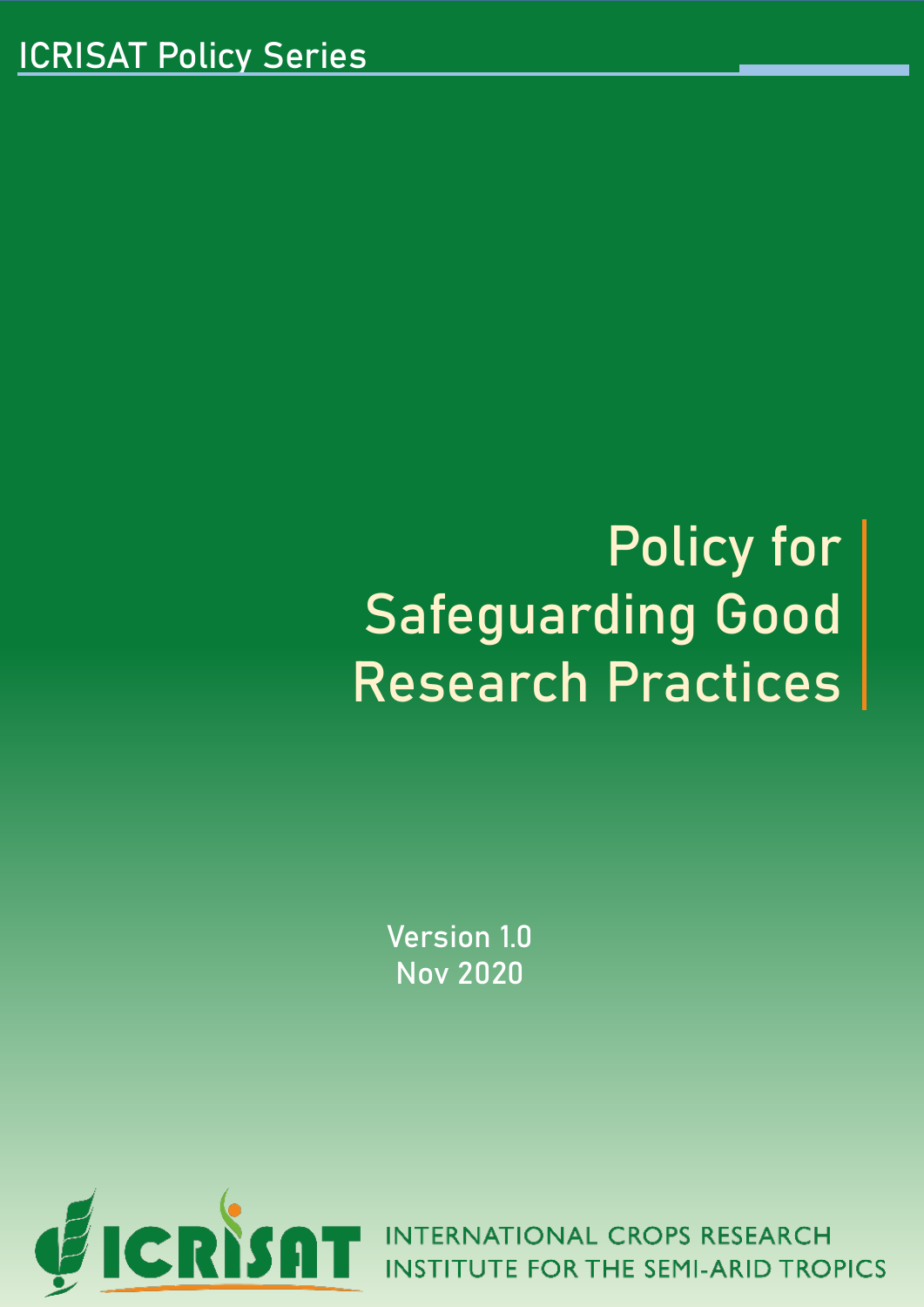

# **Table of Contents**

| 1.   |  |
|------|--|
| 2.   |  |
| 2.1. |  |
| 2.2. |  |
| 2.3. |  |
| 2.4. |  |
| 2.5. |  |
| 3.   |  |
| 3.1. |  |
| 3.2. |  |
| 3.3. |  |
| 3.4. |  |
| 3.5. |  |
| 3.6. |  |
| 3.7. |  |
| 3.8. |  |
| 3.9. |  |
|      |  |
|      |  |
|      |  |
|      |  |
| 4.   |  |
| 4.1. |  |
| 4.2. |  |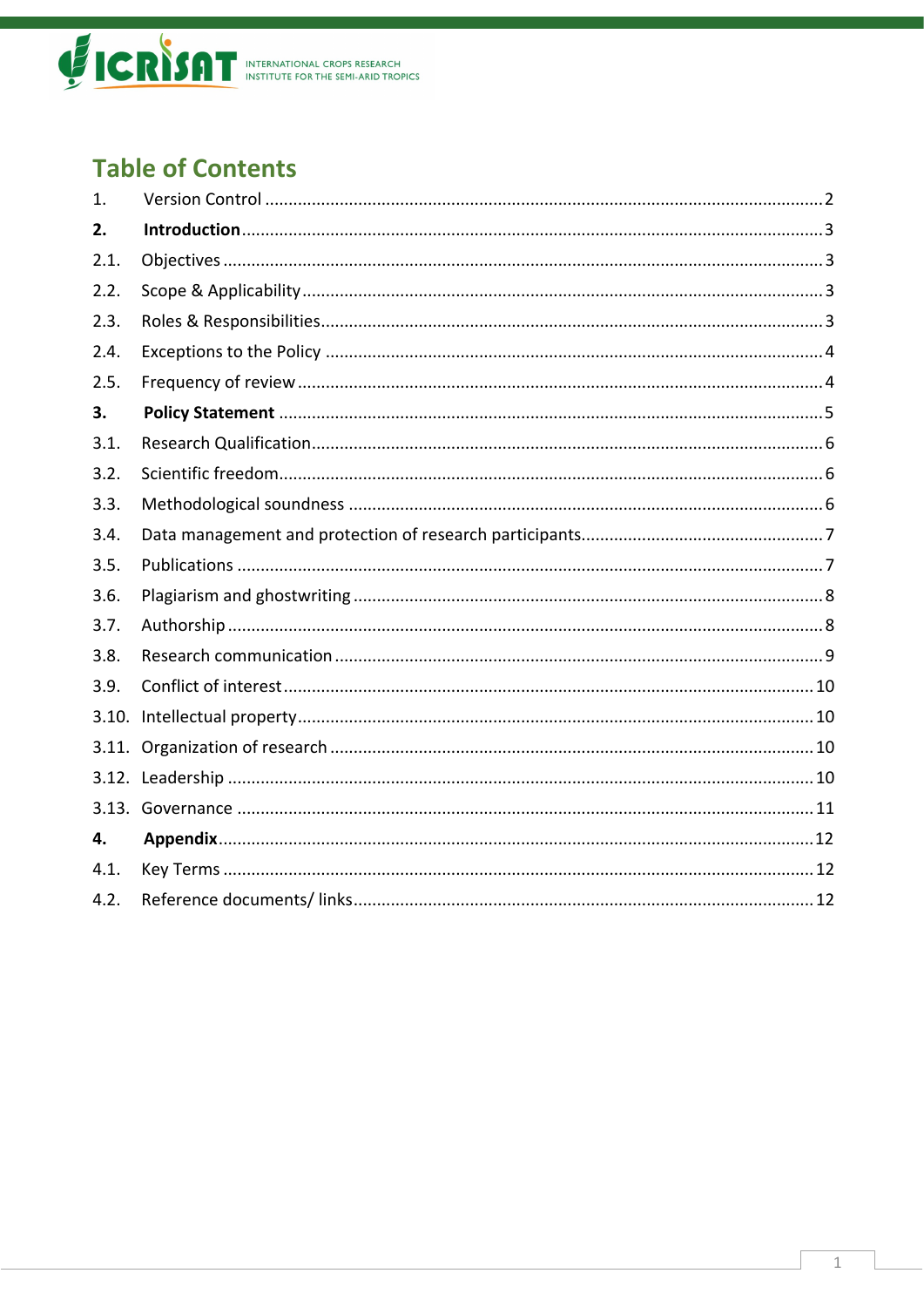

# <span id="page-2-0"></span>**1. Version Control**

#### **Policy Formulation:**

| <b>Policy Category:</b>         | Governance                         |  |
|---------------------------------|------------------------------------|--|
| <b>Policy Formulation date:</b> | September 2020                     |  |
| <b>Policy Approved by:</b>      | <b>Governing Board</b>             |  |
| <b>Policy Approval date:</b>    | 1 October 2020                     |  |
| <b>Policy Roll-out date:</b>    | 1 Nov 2020                         |  |
| <b>Policy Version:</b>          | 1.0                                |  |
| <b>Policy Owner:</b>            | Deputy Director General - Research |  |

#### **Policy Amendments:**

| Date | Version | Changes made by | Changes approved by | Description of change |
|------|---------|-----------------|---------------------|-----------------------|
|      |         |                 |                     |                       |
|      |         |                 |                     |                       |
|      |         |                 |                     |                       |

The Institute reserves the right to amend, suspend or rescind this policy at any time. While, the Institute has made best efforts to define detailed procedures for implementation of this policy, there may be occasions when certain matters are not addressed or there may be lack of clarity in the procedures. Such difficulties or lack of clarity will be resolved in line with the broad intent of the policy, by the Director General or Governing Board Chair (on case to case basis). The Institute may also establish further rules and procedures, from time to time, to give effect to the intent of this policy and further the objective of good corporate governance.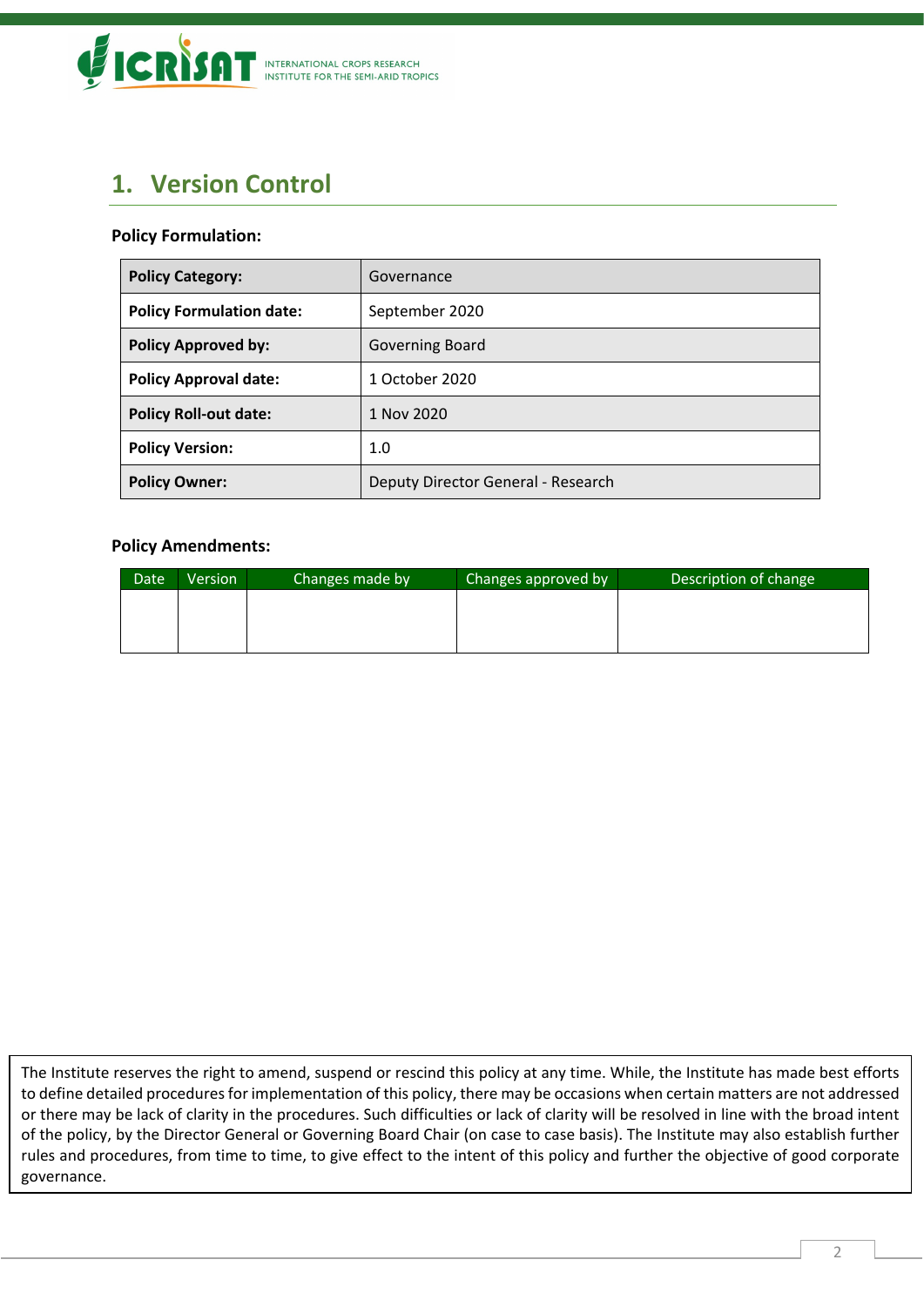

# <span id="page-3-0"></span>**2. Introduction**

ICRISAT ("Institute") recognizes that research forms the cornerstone of its strategic vision and operational model. The Institute is committed to promote the highest ethical standards across its research activities. This "Policy for Safeguarding Good Research Practices" ("Policy") has been formulated to provide members of the ICRISAT workforce with clarity on the ethical principles for conducting research activities. This Policy forms part of the overarching Ethics Framework of the Institute as outlined in the "Ethics Policy".

## <span id="page-3-1"></span>**2.1. Objectives**

The objectives of this Policy are as follows:

- a) To outline the ethical principles for good scientific practices at the Institute
- b) To establish standards of good scientific practices to be adhered to by all members of the workforce involved in research related activities
- c) To promote a culture of integrity, fairness and accountability across all research activities undertaken at the Institute
- d) To define the key roles and responsibilities for preserving the integrity of research activities at the Institute and to ensure compliance with the principles outlined in this Policy

## <span id="page-3-2"></span>**2.2. Scope & Applicability**

This policy is applicable to members of ICRISAT's workforce who are engaged directly or indirectly with research related activities undertaken at the Institute

# <span id="page-3-3"></span>**2.3. Roles & Responsibilities**

- a) **Governing Board:** The Governing Board shall be responsible for providing oversight for implementation of the overarching Ethics Framework of the Institute, of which this Policy forms an integral component.
- b) **Ethics Committee:** It shall be responsible for providing guidance and consultation to the Research Committee for matters/decisions with potential ethical repercussions. It shall facilitate the Research Committee to effectively implement this Policy.
- c) **Research Committee:** It shall be responsible for ensuring adherence to the principles and standards of good scientific practices outlined in this Policy and for working in collaboration with the Ethics Committee for all research related matters/ decisions which have an ethical component to them. The Committee is chaired by the Deputy Director General – Research.
- d) **Researchers:** The Researchers at the Institute shall be responsible for ensuring the conduct of research activities in accordance with the principles and standards of good scientific practices as outlined in this Policy.
- e) **Workforce:** It is the responsibility of every member of the ICRISAT workforce to acquaint himself/herself with the principles outlined in this document, seek clarity when in doubt and actively contribute to maintaining research quality at the Institute.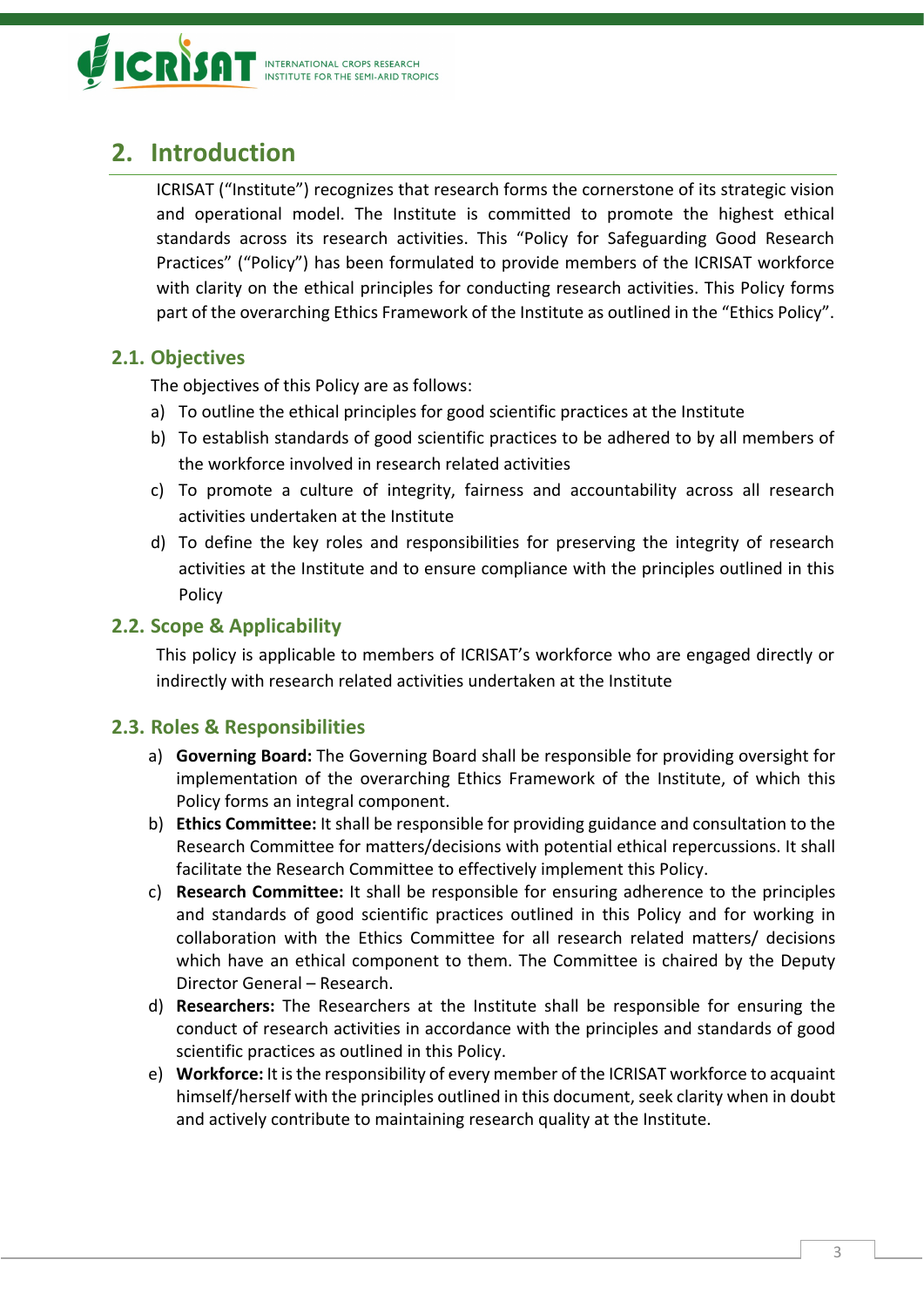

# <span id="page-4-0"></span>**2.4. Exceptions to the Policy**

Any exception to this Policy shall require an approval from Director General of the Institute and a post facto ratification shall also be obtained from the Governing Board at the next Board meeting. Any exceptions involving the Director General shall be approved by the Governing Board. The Policy Owner shall be informed of these exceptions and he/ she shall maintain a record of these for monitoring purpose.

# <span id="page-4-1"></span>**2.5. Frequency of review**

This Policy shall be reviewed by the Policy Owner at least once in every 36-month period from the implementation date or from the date of last review or as directed by the Policy Council.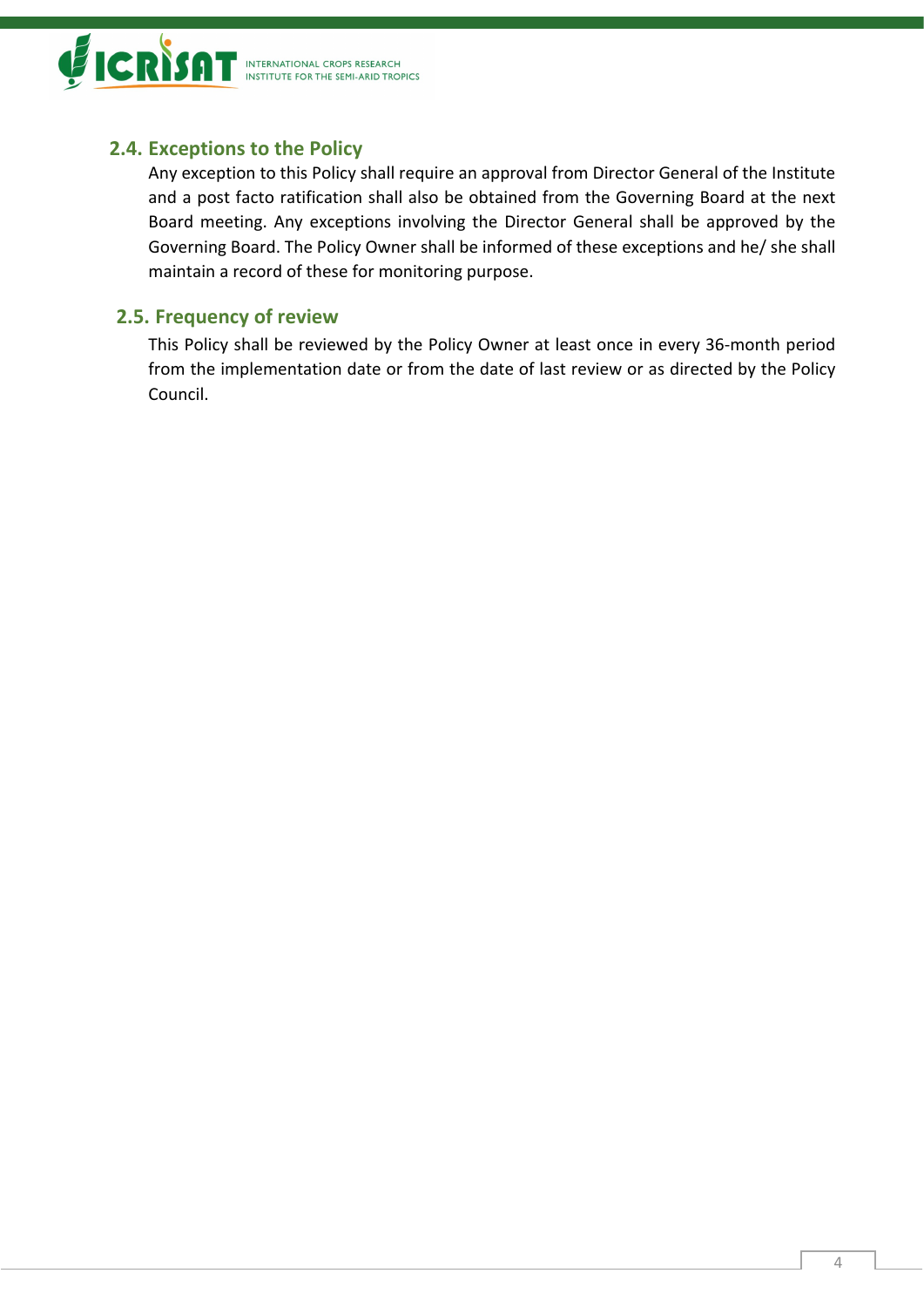

# <span id="page-5-0"></span>**3. Policy Statement**

- a) For a research organization, there are several measures to be taken for maintaining the quality of scientific research conducted by scientists. Some are preventive (e.g. enhance the knowledge about scientific methods, proper handling of scientific data, adequate documentation of scientific procedures) and can be overseen by research supervisors. Other measures respond to science quality problems, including the detection of data fraud, avoiding the favorable interpretation of data to please funders, recognizing plagiarism and honorary authorship on publications.
- b) Contemporary science is divided into two broad streams natural sciences and social sciences. Natural sciences include physics, chemistry, biology and related fields. At the Institute. natural sciences are the basis for crop improvement, crop physiology and many other disciplines that feed into the modern crop improvement agenda. Social sciences encompass fields such as anthropology, sociology, psychology, gender and economics and combinations of these build effective approaches to natural resource management and systems research. These disciplines also provide the basis for understanding the generation of knowledge and the delivery of science - technology adoption, diffusion, scaling and impact. Social science insights help to target crop improvement and natural resource management.
- c) Although epistemologies, research paradigms and discipline-specific research management differ in these two scientific streams, the general principles of good scientific practices apply to all. Therefore, the Institute has formulated **eight principles of good scientific practices**. These principles apply to the entire science lifecycle and encompass the science of discovery, proof of concept, piloting and the scaling of impact:
	- i. Protection of a science quality culture
	- ii. Reproducibility of research and methodological rigor
	- iii. Acceptance of scientific findings irrespective of personal views and preferences
	- iv. Openness to peer reviews, criticism and dialogue
	- v. Publication of research findings relevant to agricultural development in recognized and legitimate journals and media
	- vi. Transparency
	- vii. Integrity and honesty as critical values of actors involved in the research
	- viii. Ensure the authenticity of marketing claims made in the research communications
- d) Although compliance with basic principles of good scientific practice primarily resides with scientists, the Institute recognizes the impact support services have on science quality. These include units dealing with farm and engineering services, corporate services, finance, marketing and communication, human resources and recruitment. These units create an enabling environment for science quality and the ability of researchers to maintain the highest possible credibility of a research organization. The Institute, therefore, fosters the collaboration between these essential support units and scientists in support of reputable accounting, mindful marketing, communication and human resource standards.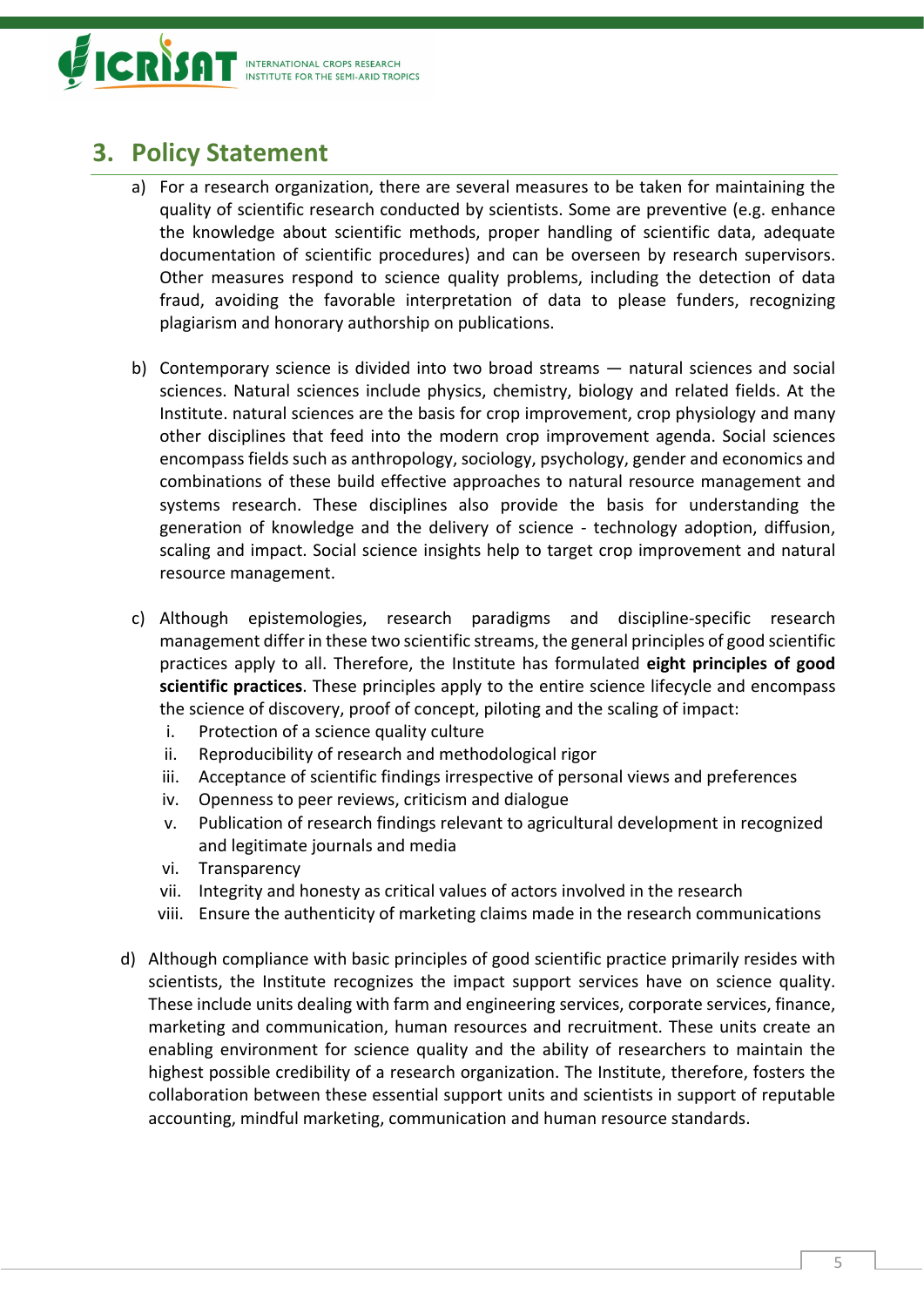

e) The following section describes standards of good scientific practices to be adhered to during conduct of any research related activities at the Institute.

# <span id="page-6-0"></span>**3.1. Research Qualification**

- a) Given the commitment of the Institute to the highest ethical standards across the research lifecycle, all research activities and the publication of scientific findings will be carried out by competent principal investigators and researchers with an appropriate track record in science. Researchers who submit research proposals, conduct scientific investigations, and/or supervise and mentor interns, students and other scientific staff must have adequate science training in the respective research field. The qualification requirements should at a minimum include the following:
	- i. **Principal Scientists** represent the highest-ranked researchers. They must hold a doctoral degree and have a top-level scientific record of international standards, experience in the supervision and mentorship of scientific staff and have the ability to conceive and write high-standard publications; they have extensive practical experience and develop and oversee research strategies for larger research fields.
	- ii. **Senior Scientists** must hold a doctoral degree and have a top-level scientific record. They work on one or several research projects
	- iii. **Scientists** must hold a doctoral degree in the relevant research field and have an appropriate publication record in the research field. They contribute to the research projects and studies, and they lead specific components.
- b) Both Principal and Senior Scientists can mentor their independent research teams. In cooperation with Research Directors and the Senior Management, they are responsible for sourcing external research funding. Scientists and junior staff without the necessary scientific records may be encouraged and mentored by their supervisors for submitting research proposals to donors and manuscripts to peer-reviewed journals.
- c) ICRISAT researchers should refrain from opportunistic project proposal submissions (e.g. upon donor requests) without adequate qualification in the respective field. In situations where critical expertise is not available in the proposal submission team, researchers may seek relevant expertise from within and/or outside the Institute.

#### <span id="page-6-1"></span>**3.2. Scientific freedom**

Freedom of science or scientific freedom is the greatest asset of a research organisation. The Institute, therefore, protects its researchers from political, social and economic pressure by public and private agents, including donors, attempting to reduce scientific freedom and freedom of expression. However, such freedom will be contextual; aligned to ICRISAT's vision, mission, and research strategy and deliverables; and subject to any restrictions placed by the Institute. Such freedom shall not be exercised in any manner that is contrary to or against the principles outlined in the "Ethics Policy" or any other institutional policy.

#### <span id="page-6-2"></span>**3.3. Methodological soundness**

- a) At the Institute, researchers are aware that a sound scientific methodology is the foundation of high-quality science. Quality criteria include, but are not limited to, the following:
	- i. The rigor of research design
	- ii. A clear description of the research methodology
	- iii. Enabling the reproduction of data collection and analysis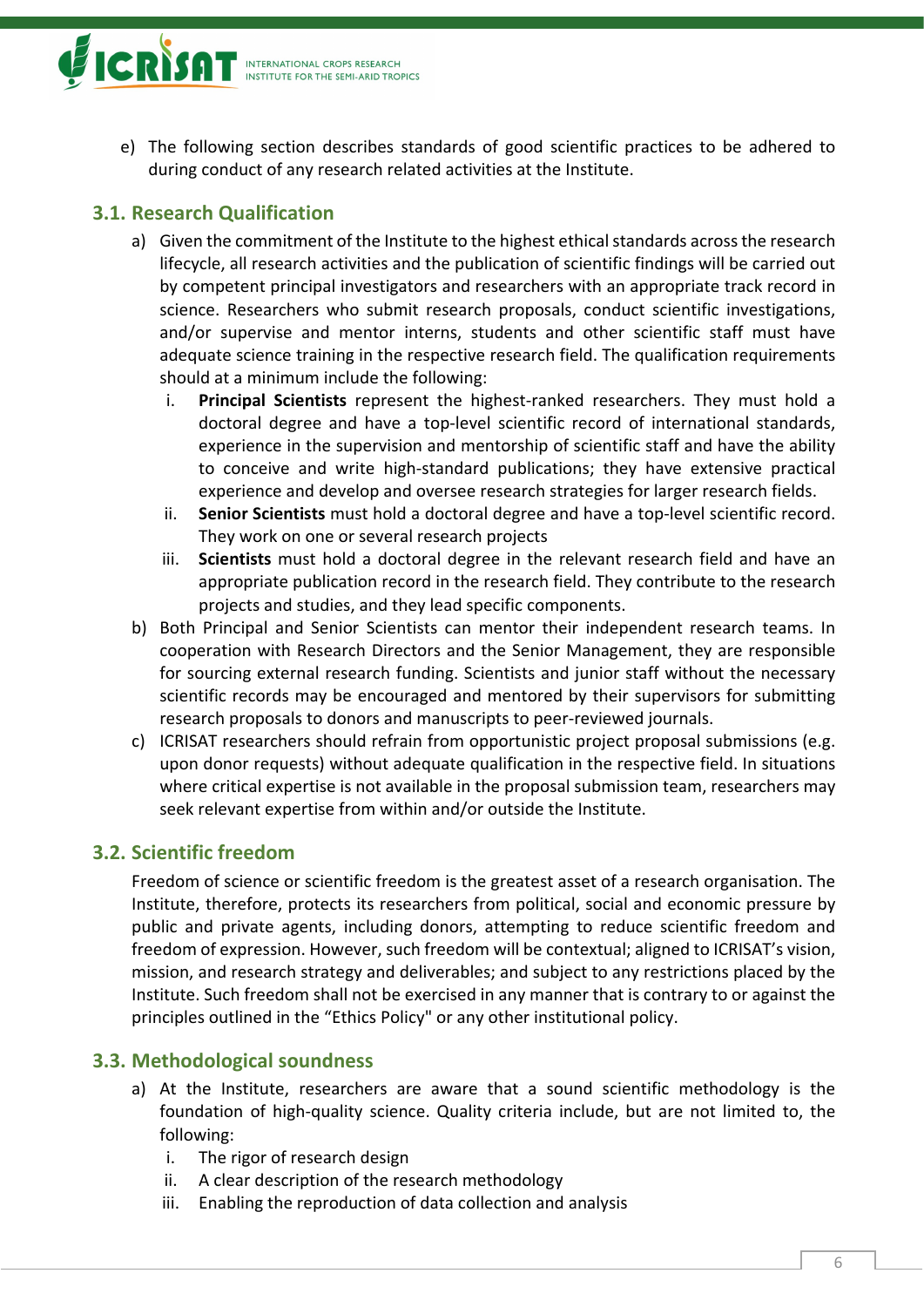

- iv. Publicly available research protocols
- v. Documentation and storage of the research process (e.g. lab protocols and records, field books etc.)
- b) The deliberate or unintended manipulation of research data (i.e. from collection to analysis) and the intentional misinterpretation of data is considered as a serious scientific misconduct.

#### <span id="page-7-0"></span>**3.4. Data management and protection of research participants**

- a) Researchers and administration must ensure that all scientific data is kept safe and protected from misuse by third parties. The Institute has also developed "Data Management Procedures" (for research data) which is aligned to the "CGIAR Good Practice Note on Research Data Management." Through these procedures, the Institute strives to ensure that research data is managed in accordance with best-in-class standards and practices.
- b) The Institute also strives to observe compliance with national data protection acts.
- c) Data collected with public funds is anonymized and is made available to the public through databases or appropriate web-based applications according to ICRISAT Data Management Guidelines.
- d) At ICRISAT, researchers deal with confidential information about research questions, finding opportunities and emerging insights gained through novel research. Researchers working at the Institute are obliged to comply with basic confidentiality principles. These include:
	- i. Refrain from sharing research ideas and information when asked not to do so
	- ii. Do not share criticism by peers and reviewers expressed to authors during the process of publication
	- iii. Refrain from sharing classified information about and from donors if so requested
	- iv. Refrain from publishing research ideas gained through peer discussion without the agreement of the third parties involved.
	- v. Refrain from misusing confidential information during mentoring with superiors
- e) The Institute is committed to protecting research participants throughout the research process, during the publication and dissemination of research results. This includes:
	- i. The right to privacy and anonymity;
	- ii. Informed consent;
	- iii. The right to leave the research process;
	- iv. Human safety during and after the research
- f) The Institute has developed "Guidelines for Research on Human Participants" which include principles and procedures for the protection of human research participants at the Institute. Ethical approval through the Institutional Review Board, and the necessary approvals through national authorities, is a standard practice for researchers to protect participants. Confidentiality and protection of research participants does not prohibit whistleblowing and the reporting of scientific fraud. In cases of 'serious academic misconduct', researchers must report dishonesty to the Ethics Committee irrespective of the above confidentiality criteria.

#### <span id="page-7-1"></span>**3.5. Publications**

a) Researchers make available scientific findings to the public through publications (in most cases as global public goods). Researchers (and notably principal investigators,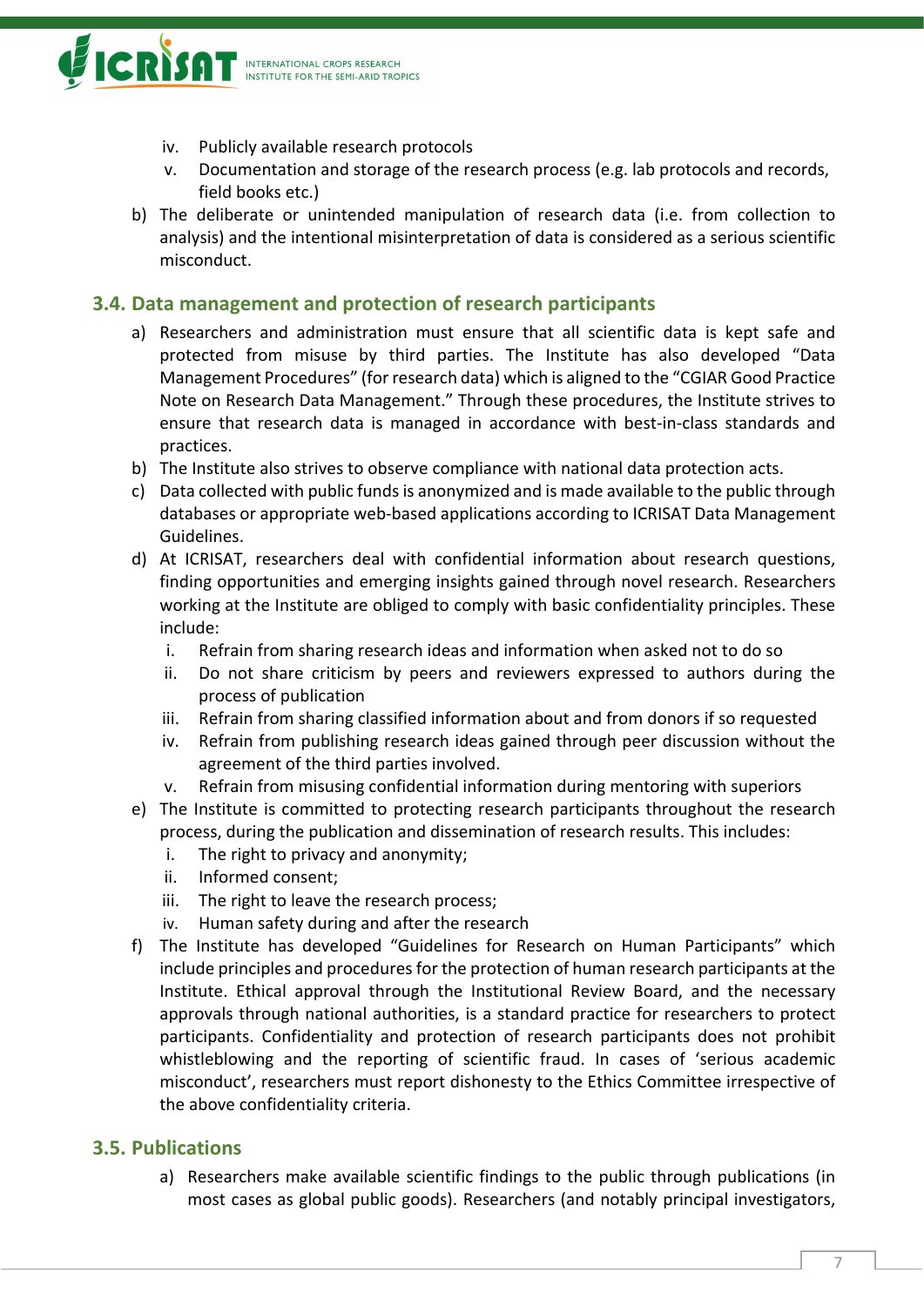senior scientists and scientists) are obliged to publish research results. Publications must comply with basic principles of good scientific practices. All working papers should undergo an internal review before their release. Single or double-blind reviews are standard for publishing scientific results. The Institute encourages researchers to publish their findings in [ISI listed journals](https://mjl.clarivate.com/home) with a good reputation and a significant impact factor.

- b) Quality criteria for publications include:
	- i. Originality
	- ii. Relevance
	- iii. Accuracy
	- iv. Innovation
	- v. Impact orientation
	- vi. Peer review
	- vii. Substance (refrain from least-publishable units)
	- viii. Language proficiency
- c) The format of manuscripts depends on the type of research (literature review, survey, onfarm experiment, etc.), the discipline and the type of journals to which they are submitted. Scientific presentations in public fora (such as policy dialogues, conferences, workshops, etc.) are versions of publications (e.g. through posters or talks). ICRISAT researchers and research managers must apply the same quality standards as described in this document to such public presentations. Supervisors, theme leaders and research directors have oversight function.
- d) ICRISAT researchers must refrain from publishing research findings in journals of dubious quality or journals classified as predatory. Each discipline organised in a research theme or a research program is obliged to develop a positive list of journals and publishers to be approved by the Deputy Director General - Research. Scientists must recognise, identify and exclude predatory journals. Any exception to this must be approved by the Deputy Director General - Research.

# <span id="page-8-0"></span>**3.6. Plagiarism and ghostwriting**

- a) Improper citation or deliberate plagiarism is a severe breach of the principles of good scientific practice. The Institute follows a zero-tolerance approach towards plagiarism. Plagiarism also includes the duplication of a publication (in full or part).
- b) Publishing researchers must acquaint themselves with ways to avoid plagiarism. Before submitting for publication, the first and communicating authors are obliged to conduct a test for plagiarism using software available for the purpose. Authors are required to withdraw published articles in which plagiarism is detected.
- c) Getting articles written by ghostwriters is inappropriate and incompatible with principles of good scientific practices. The Institute strongly discourages any form of ghostwriting of its publications.

# <span id="page-8-1"></span>**3.7. Authorship**

a) The contribution of individuals dictates authorship and publications to the manuscript. Being of administrative, logistical or managerial importance during the write-up of the manuscript does not justify authorship. To qualify as an author or a co-author, the following criteria shall apply: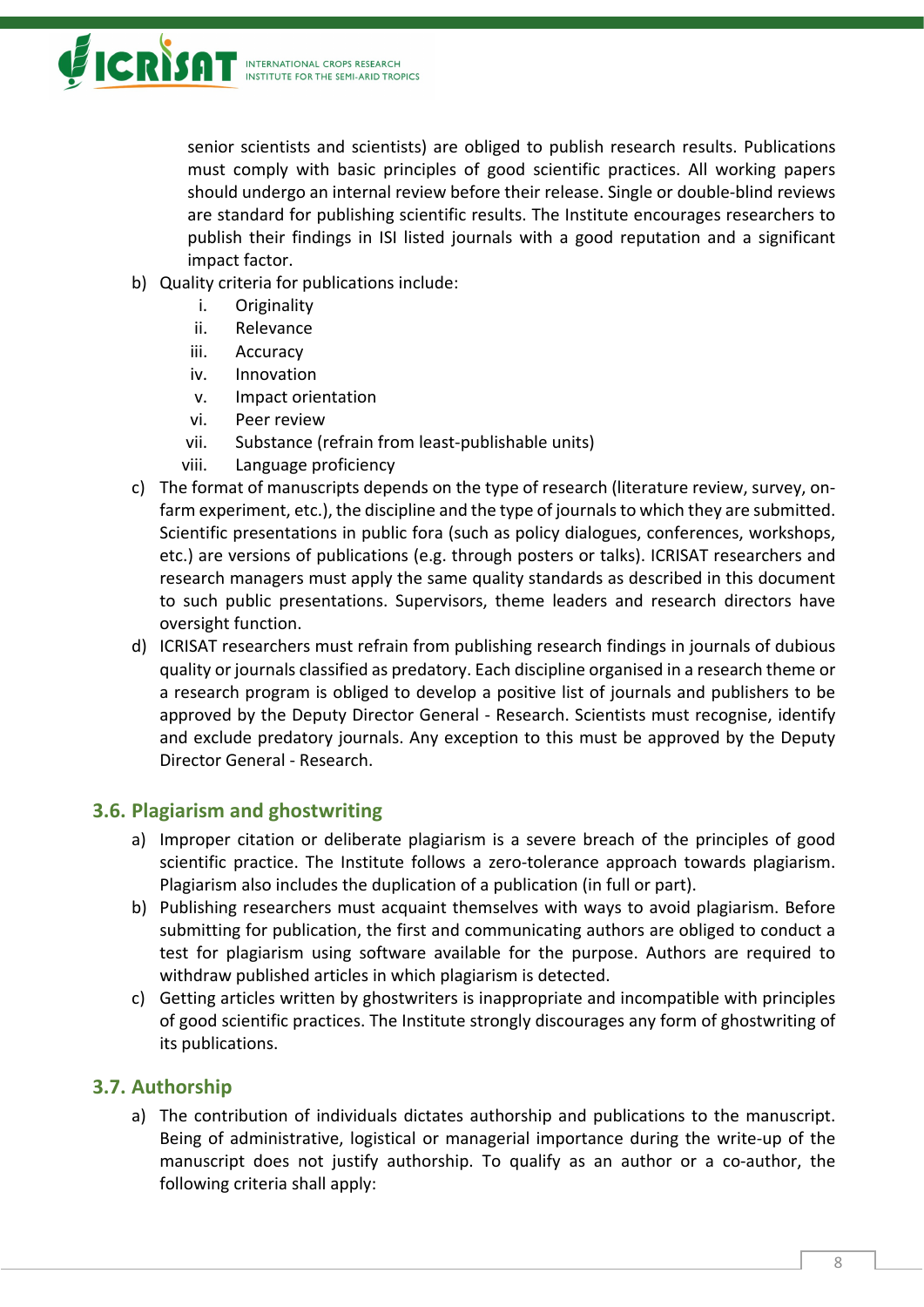

- i. Being instrumental in defining research questions, research design and data collection, or
- ii. Significant written intellectual contribution to the research argument and the manuscript, and
- iii. Significant written contributions to different chapters or sections
- b) Researchers who do not meet the above criteria for authorship but have contributed or facilitated to development of the manuscript may be mentioned in the acknowledgement. The following circumstances, while contributing to the publication, do not necessarily qualify an individual for authorship:
	- i. Fundraising for the research
	- ii. Reviewing and/or editing the manuscript
	- iii. Leading a research unit
	- iv. Supervising one of the authors
	- v. Providing a service for the research project/publication.
	- vi. Participating in meeting for discussions on a research project
- c) The above list of circumstances is illustrative, not exhaustive. The order of authors on the manuscript is discipline-specific and should be decided by the Principal Investigator of the study/corresponding author in consultation with all contributing authors.
- d) As a general rule, the Institute recommends that the first author/ corresponding author takes responsibility for coordinating the write-up and quality assurance of the article together with co-authors.
- e) In some cases, the corresponding author and the first author are different; the corresponding author is then responsible for the communication with the journal during submission. The corresponding author must get a written consent of all co-authors before submitting the manuscript to the journal.
- f) The same guidelines should adhere to papers or posters presented in any conference and book chapters/conference papers submitted for publication. For journal articles that emerge from the supervision of Masters' and doctoral students, the concerned student will typically be the first author.
- g) All authors are accountable for all aspects and circumstances related to the manuscript and the final publication.
- h) While honorary authorship is unethical, in most cases, breaching authorship rules translate into breach of copyright agreements.
- i) As a good scientific practice, every author must identify her/ his respective contributions in all aspects of the research paper during the internal review process. While this is optional for some journals, it's a prerequisite and compulsory for publications arising from doctoral studies supervised by ICRISAT and third parties

#### <span id="page-9-0"></span>**3.8. Research communication**

- a) The communication of research findings and sharing them with the broader public through policy briefs, newsletters, media statements and press releases and public presentations are central to attract a non-academic audience. Researchers work with the strategic communication and marketing unit to deliver research findings in an accessible and understandable format.
- b) Policy messages and general recommendations to the public, development partners and donors must meet the following criteria:
	- i. Present a balanced picture of research findings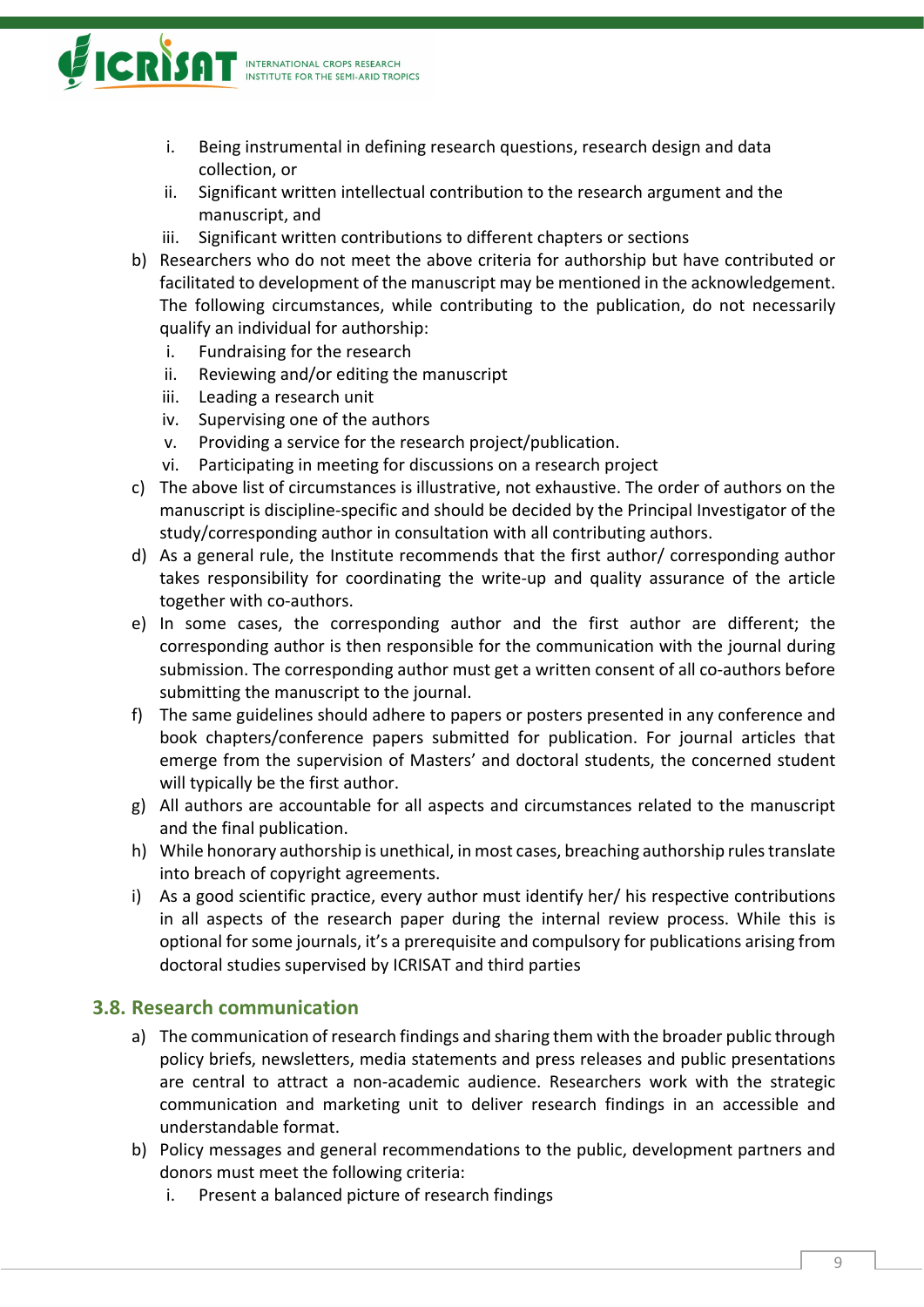

- ii. Avoid oversimplification of complex circumstances
- iii. Avoid using manipulative language, misguiding and suggestive messages
- iv. Provide scientific evidence and substance to underpin marketing claims

#### <span id="page-10-0"></span>**3.9. Conflict of interest**

- a) A conflict of interest exists when competing interests collide, such as financial benefits and the neutrality of data. Handling conflict of interest transparently is a critical requirement in science and technology development. The Institute calls upon its workforce to be aware of a potential conflict of interest and declare it publicly. Conflicts of interest hamper professional, neutral and objective judgement of evidence and scientific work in general.
- b) A conflict of interest exists in the following conditions:
	- i. Personal relationships between workforce members
	- ii. Financial relationships between sponsors
	- iii. Hidden or open rivalry and competition between workforce members
- c) Researchers are obliged to declare the source of support for research in publications and public presentations. For making declarations and/or disclosing conflict of interest to the Institute, all workforce members involved in research activities shall refer to the "Conflict of Interest Policy" of the Institute.

#### <span id="page-10-1"></span>**3.10. Intellectual property**

Researchers are originators of novel ideas and approaches. As such and independent of the contract, they create intellectual property that the Institute values and safeguards. ICRISAT has adopted the "CGIAR Intellectual Property Policy" which should be referred to for guidance on managing intellectual property of the Institute.

#### <span id="page-10-2"></span>**3.11. Organization of research**

- a) The organisation of people around research themes has direct implications on the quality of research they produce. The Institute seeks to maintain and enhance research quality through appropriate organisational arrangements. Therefore, research at the Institute is organised in such a way that scientists achieve results within a specialised area. While cooperating with other disciplines, researchers work within coherent working groups or themes. Working groups or themes host researchers within a specific field to generate and contribute to a general body of scientific knowledge.
- b) The Institute refrains from diluting disciplinary and intellectual density through organisational fragmentation. The working group or team leader is responsible for organising a team or team members in an appropriate and equitable manner. This role and in particular quality assurance can be fulfilled with full access to information and tools relevant for managing coherent research groups.

#### <span id="page-10-3"></span>**3.12. Leadership**

- a) Leadership is essential to organise people around operations to achieve agreed outputs, outcomes and impact. Scientists organise in homogeneous disciplinary or thematic teams, such as working groups, themes – and at a higher level – research programs. Science leaders of such units have direct responsibility for the research quality of team members. Leadership principles for research teams include:
	- i. Enabling cooperation within the working groups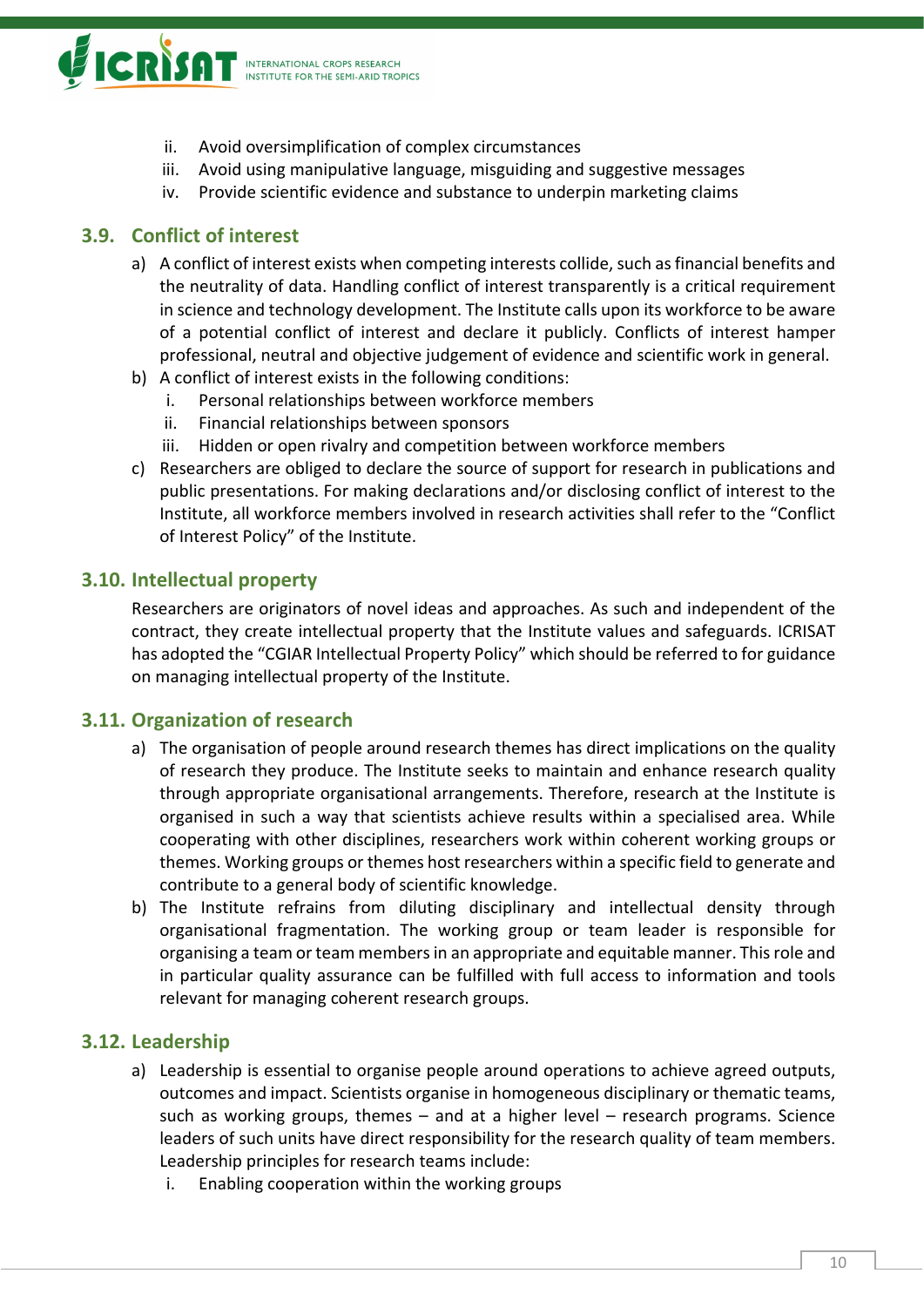

- ii. Supporting partnerships between working groups or themes
- iii. Safeguarding fairness in administrative and scientific processes
- iv. Ensuring information exchange and learning through regular colloquia
- v. Coordinating and encouraging continued education and training of workforce members
- vi. Developing career plans and provide quality mentorship
- vii. Refraining demanding honorary authorship in response to supervision/resourcing/ participating in the meeting
- b) To fulfil the leadership role, leaders overseeing working groups and research themes must have access to all relevant administrative and managerial information. As such, it is the responsibility of senior management and the Institute to provide such information.
- c) The Institute is committed to the highest level of scientific leadership through continuous training of workforce members in research management, human relations, conflict management, and research strategy development. Scientific leadership is a crucial competence of researchers and critical criteria during recruitment and promotions of senior and principal scientists.

#### <span id="page-11-0"></span>**3.13. Governance**

- a) Workforce members, donors and partners must have confidence in ICRISAT's ability to implement and reinforce this Policy on ethical/good scientific practices. All workforce members have an ethical obligation to report misconduct (defined as violating the principles outlined above in Sections 3.1, 3.3, 3.4, 3.5, 3.6, 3.7, 3.8 and 3.9) as soon as they become aware. The reporting should be to the Deputy Director General - Research and records will be maintained by the Office of the Deputy Director General – Research.
- b) If a paper or publication is found to have misrepresented data or contains factual errors in the data, analysis or conclusions, the author(s) should immediately notify the Deputy Director General - Research and be guided by him/her on the future course of action.
- c) When being an author on a publication emanating from a collaborating institute, if it is found, by an ICRISAT staff or external collaborators, that data has been misrepresented or there are factual errors in the data, analysis or conclusions, the author(s) should immediately notify the Deputy Director General - Research and be guided by him/her on the next steps.
- d) The Institute has the authority and the obligation to reinforce the scientific standards outlined above. The Institute will ensure compliance with the standards outlined in this Policy. An external, neutral agency in place implements a complaint handling mechanism. The "Whistle Blowing and Protection from Retaliation Policy" of ICRISAT protects whistleblowers and those who draw attention to scientific misconduct.
- e) Any violation of this policy is considered as a breach of international science quality standards. The Institute pursues a zero-tolerance approach to scientific misconduct. The consequences of scientific misconduct depend on the severity of the circumstances. ICRISAT reserves the right to reprimand or enforce an early termination of the work contract of the concerned researcher, research manager and senior manager.
- f) Deputy Director General Research shall settle disputes related to the inability to agree on authorship, science quality and suspicion of plagiarism or ghostwriting.
- g) Although the Institute has no mandate to regulate standards of good scientific practices with third parties, it encourages the dissemination and application of the same when working with research and development partners.